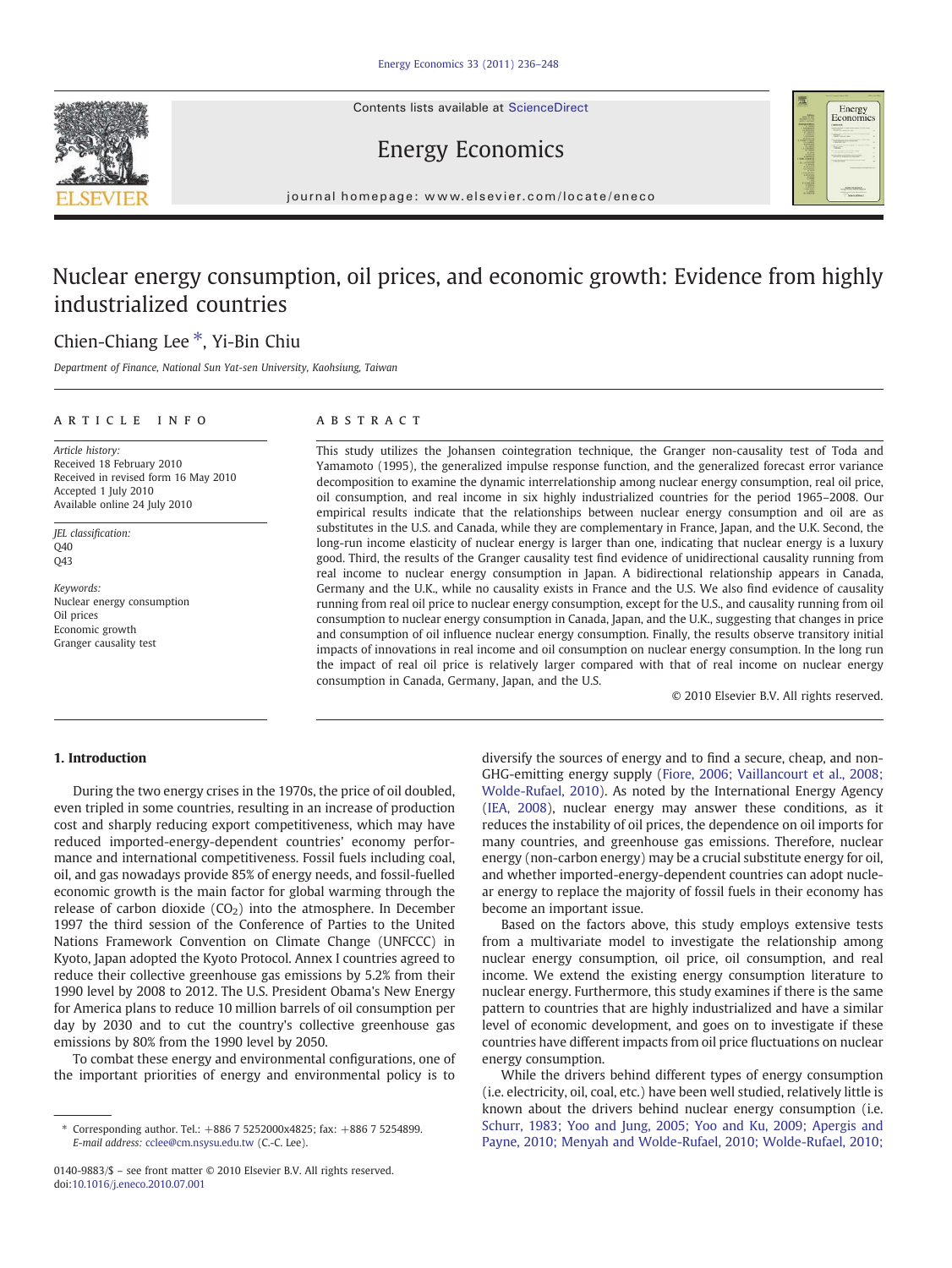[Wolde-Rufael and Menyah, 2010; Heo et al., in press; Payne and](#page--1-0) [Taylor, in press; Wolde-Rufael, in press](#page--1-0)). Nonetheless, the existing empirical studies on the nuclear energy-income nexus suggest conflicting conclusions. One problem may be that most of them suffer from the omission variable bias. The bivariate models with energy consumption and real income may be biased and "unfortunately blurry" due to the omission of other variables such as another substitute energy.

To improve the problem of the omission variable bias and based on the production function, [Apergis and Payne \(2010\), Wolde-Rufael](#page--1-0) [\(2010\), Wolde-Rufael and Menyah \(2010\), Payne and Taylor \(in](#page--1-0) [press\), and Wolde-Rufael \(in press\)](#page--1-0) incorporate capital and labor inputs to examine the causal relationship between nuclear energy consumption and economic growth. However, none of the existing studies on nuclear energy investigate the impacts from oil price and oil consumption changes on nuclear energy development under international crude oil price hikes and oil supply shortages.

The purposes and contributions of this study are as follows. First, we control for real oil price and oil consumption, estimate the crossprice elasticity of nuclear energy with respect to oil, and then analyze whether a substitute or complementary relationship between nuclear energy and oil exists.<sup>1</sup> Second, this study is the first one utilizing a model with nuclear energy consumption as a dependent variable to examine the income elasticity of nuclear energy consumption and to analyze the impact of the policy for stimulating economic growth on nuclear energy development. Third, most studies on nuclear energy consumption focus on the causal relationship between nuclear energy consumption and real income, and thus they cannot find a dynamic relationship between them.<sup>2</sup> To fill this gap, we employ the generalized impulse response function (GIRF) and the generalized forecast error variance decompositions (GVDC) to explore the dynamic relationship among nuclear energy consumption, real oil price, oil consumption, and real income. Fourth, this study applies the samples of six highly industrialized countries (G-6 countries), which play a critical role in the global economy, and thus our motivation appears meaningful. The estimated results for these highly industrialized countries provide the direction for the future nuclear energy progress of the developing countries.

The remainder of the study is organized as follows. Section 2 reviews previous research in the empirical literature. [Section 3](#page--1-0) introduces the [Toda and Yamamoto \(1995, TY\)](#page--1-0) Granger non-causality test, and the GIRF and GVDC of [Koop et al. \(1996\) and Pesaran and](#page--1-0) [Shin \(1998\)](#page--1-0). [Section 4](#page--1-0) shows the variables' definitions, data sources, and the empirical results. [Section 5](#page--1-0) offers the conclusion.

### 2. Literature review

Ever since the seminal contribution of [Kraft and Kraft \(1978\),](#page--1-0) a plethora of literature investigates the short- and long-run causal relationships between energy consumption and economic growth in the past three decades. However, the energy consumption variables utilized by existing literature are total energy consumption or electricity consumption ([Wolde-Rufael, 2006; Lee and Lee, 2010;](#page--1-0) [Payne, 2010a, 2010b](#page--1-0)), $3$  yet relatively few studies touch upon the casual relationship between nuclear energy consumption and economic growth. All existing studies ignore the interaction among nuclear energy consumption, oil price, oil consumption, and real income.

[Schurr \(1983\)](#page--1-0) finds evidence of a positive relationship between stocks of nuclear energy and economic growth. Utilizing Johansen's cointegration technique, the error-correction model (ECM), and the Granger causality test, [Yoo and Jung \(2005\)](#page--1-0) analyze the nuclear energy consumption-economic growth nexus for South Korean yearly data spanning from 1977 to 2002. They present that nuclear energy consumption influences economic growth, but economic growth does not influence nuclear energy consumption. [Yoo and Ku \(2009\)](#page--1-0) investigate the relationship between nuclear energy consumption and economic growth for 20 countries and indicate that for only 6 countries, i.e. Argentina, France, Germany, South Korea, Pakistan, and Switzerland, the data are integrated of degree one (i.e. I(1)). Thus, they only carry out short- and long-run causality tests for these 6 countries, but not for the other 14 countries. Their empirical results show evidence of unidirectional causality running from nuclear energy consumption to economic growth in South Korea, whereas unidirectional causality runs from economic growth to nuclear energy consumption in France and Pakistan. In Switzerland, there is a bidirectional causal relationship between nuclear energy consumption and economic growth, but no causal relationship between them in Argentina and Germany. [Heo et al. \(in press\)](#page--1-0) show that there is unidirectional causality running from nuclear energy consumption to economic growth without any feedback effect. Using panel data of 16 countries, [Apergis and Payne \(2010\)](#page--1-0) find evidence of bidirectional causality between nuclear energy consumption and economic growth in the short run, with unidirectional causality running from nuclear energy consumption to economic growth in the long run.

Due to the different integrated orders of each variable and the biased results of the unit root, the conventional causality test may be not carried out and may obtain incorrect results. To eliminate the need for potentially biased pre-tests for unit roots and cointegration, [Menyah and Wolde-Rufael \(2010\), Wolde-Rufael \(2010\), Wolde-](#page--1-0)[Rufael and Menyah \(2010\), Payne and Taylor \(in press\), and Wolde-](#page--1-0)[Rufael \(in press\)](#page--1-0) apply the [TY \(1995\)](#page--1-0) Granger non-causality test, which is valid regardless of whether the variables are  $I(0)$  or  $I(1)$  as well as non-cointegrated or cointegrated. For the U.S., [Menyah and](#page--1-0) [Wolde-Rufael \(2010\)](#page--1-0) examine the causal relationship between  $CO<sub>2</sub>$ emissions, renewable and nuclear energy consumption, and real GDP. They find no causality between nuclear energy consumption and real GDP. Using capital and labor inputs as additional variables, [Wolde-](#page--1-0)[Rufael \(2010\)](#page--1-0) shows evidence of significantly positive unidirectional causality running from nuclear energy consumption to economic growth without any feedback for India. [Wolde-Rufael and Menyah](#page--1-0) [\(2010\)](#page--1-0) indicate evidence of unidirectional causality running from nuclear energy consumption to economic growth in Japan, the Netherlands, and Switzerland, whereas unidirectional causality runs from economic growth to nuclear energy consumption in Canada and Sweden. In addition, there is a bidirectional causality between nuclear energy consumption and economic growth in France, Spain, the U.K. and the U.S. Furthermore, [Payne and Taylor \(in press\) and Wolde-](#page--1-0)[Rufael \(in press\)](#page--1-0) find an absence of causality between nuclear energy consumption and economic growth, respectively, in the U.S. and Taiwan, supporting the neutrality hypothesis.

One thing worth noting is that if we only focus on the bivariate model for the relationship between nuclear energy consumption and economic growth, then the empirical results may suffer from the omission variable bias ([Lütkepohl, 1982\)](#page--1-0). [Loizides and Vamvoukas](#page--1-0) [\(2005\)](#page--1-0) argue that the introduction of a third or a fourth variable in the causality test may change the direction of causality. Thus, to improve the omission variable bias, some studies have analyzed the causality between nuclear energy consumption and economic growth by using a multivariate framework with labor and capital inputs [\(Apergis and](#page--1-0) [Payne, 2010; Wolde-Rufael, 2010; Wolde-Rufael and Menyah, 2010;](#page--1-0) [Payne and Taylor, in press; Wolde-Rufael, in press](#page--1-0)) or with  $CO<sub>2</sub>$ emissions and renewable energy consumption [\(Menyah and Wolde-](#page--1-0)[Rufael, 2010\)](#page--1-0). Except for [Menyah and Wolde-Rufael \(2010\)](#page--1-0), they do

 $1$  If it has a substitute effect, then countries could replace oil with nuclear energy under an upsurge in international crude oil prices. If it has a complementary effect, then countries may not reduce oil demand by developing nuclear energy.

 $2$  Granger causality tests are sensitive to omitted variables bias. Hence, that is one of the reasons why we employ a multivariate framework instead of a bivariate one to begin with.

<sup>&</sup>lt;sup>3</sup> [Payne \(2010a,b\)](#page--1-0) provides a nice survey of the energy consumption–economic growth and electricity consumption–economic growth literature.